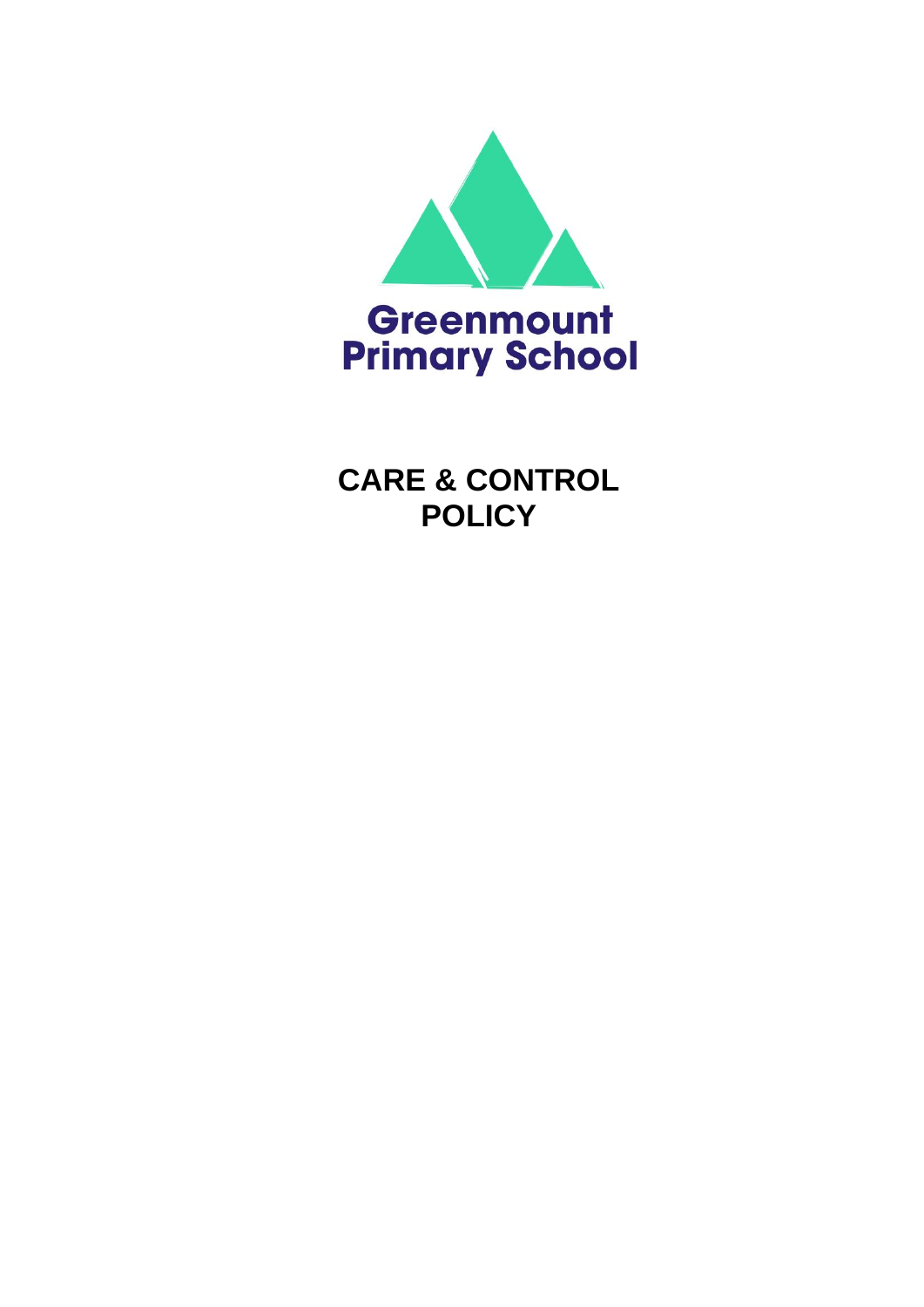#### **Introduction**

The purpose of the policy is to clarify the situation for all teaching and support staff working with children and young people, to inform them what is acceptable in relation to the use of physical intervention to manage challenging behaviour, and to prevent any misunderstanding of their intentions. It is also intended to inform children, their parent(s), carer(s), families and other relevant stakeholders of the legal position in relation to physical intervention, and systems and procedures that we follow at Greenmount Primary School.

There is a common misconception that any physical contact with a child is in some way unlawful. This is NOT true.

*"It is not illegal to touch a pupil. There are occasions when physical contact, other than reasonable force, with a pupil is proper and necessary. Examples of where touching a pupil might be proper or necessary: holding the hand of the child at the front/back of the line when going to assembly or when walking together around the school; when comforting a distressed pupil; when a pupil is being congratulated or praised; to demonstrate how to use a musical instrument; to demonstrate exercises or techniques during PE lessons or sports coaching; to give first aid."*

### **Page 8, Use of Reasonable Force – Advice for head teachers, staff and governing bodies – July 2013**

At Greenmount Primary School we constantly strive to create a calm environment that minimises the risk of incidents arising that might require the use of force. In addition to this, pupils who present with challenging behaviour have an individual Positive Handling Plan (PHP). In relation to inappropriate behaviour, staff at the school will use their skills to defuse conflict situations. We will distract, cajole, persuade and negotiate with young people as well as reminding them of rules, privileges, rewards and sanctions.

There may be circumstances however, where verbal de-escalation alone is not enough to deal with the risks that present themselves, and physical steps need to be taken.

This policy has been drawn up taking guidance of DfE: The Use of Reasonable Force (July 2013), Section 93 of The Education and Inspections Act 2006, DFES guidance LEA/264/2003: Guidance on the Use of Restrictive Physical Interventions for Pupils with Severe Behavioural Difficulties (Sept 2003) and the joint DFES/DOH guidance: Guidance for Restrictive Physical Interventions (July 2002).

This policy should be read in conjunction with the school's Safe Touch Policy, Positive Behaviour Policy and Child Protection and Safeguarding Policy.

Every effort will be made to ensure that all staff at Greenmount Primary School

- 1. Clearly understand this policy and their responsibilities in the context of their Duty of Care in taking appropriate measures where physical intervention is necessary
- 2. Are provided with appropriate training to deal with incidents safely and effectively.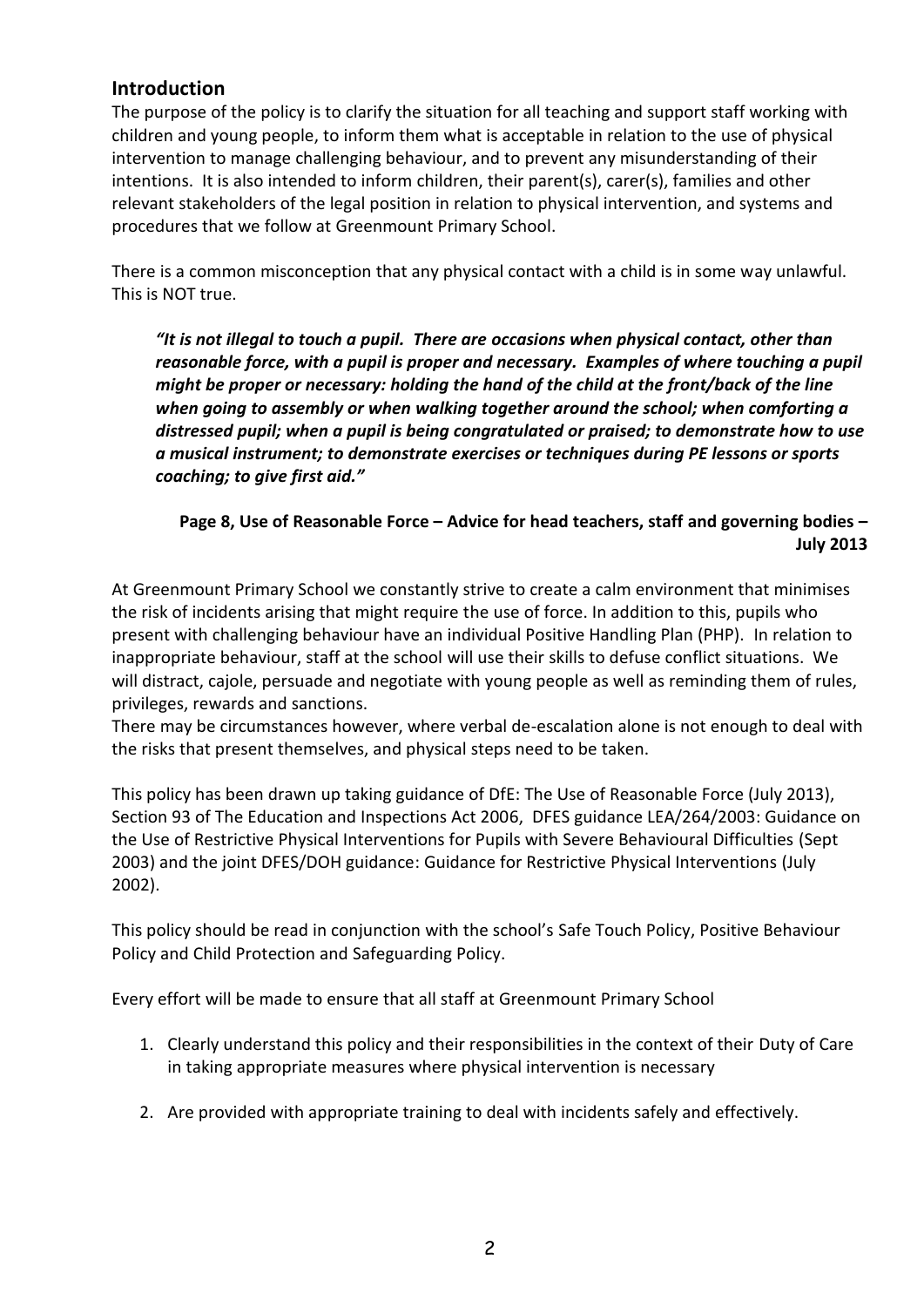### **Underpinning values**

Everyone attending or working in this school has a right to:

- **•** recognition of their unique identity;
- be treated with respect and dignity;
- **EXTER** learn and work in a safe environment;
- be protected from harm, violence, assault and acts of verbal abuse.

Pupils attending this school and their parents have a right to:

- **I** individual consideration of pupil needs by the staff who have responsibility for their care and protection;
- expect staff to undertake their duties and responsibilities in accordance with the school's policies;
- be informed about school rules, relevant policies and the expected conduct of all pupils and staff working in school;
- be informed about the school's complaints procedure.

The school will ensure that pupils are given support to understand the need for and respond to clearly defined limits, which govern behaviour in the school.

#### **Strategies for dealing with challenging behaviour**

#### **Prevention of challenging behaviour**

#### **Primary Prevention**

This is achieved by:-

- The deployment of appropriate staffing numbers
- The deployment of appropriately trained and competent staff
- Avoiding situations and triggers known to provoke challenging behaviour
- Creating opportunities for choice and achievement
- Developing staff expertise through a programme of Continuous Professional Development
- Exploring pupils' preferences relating to the way/s in which they are managed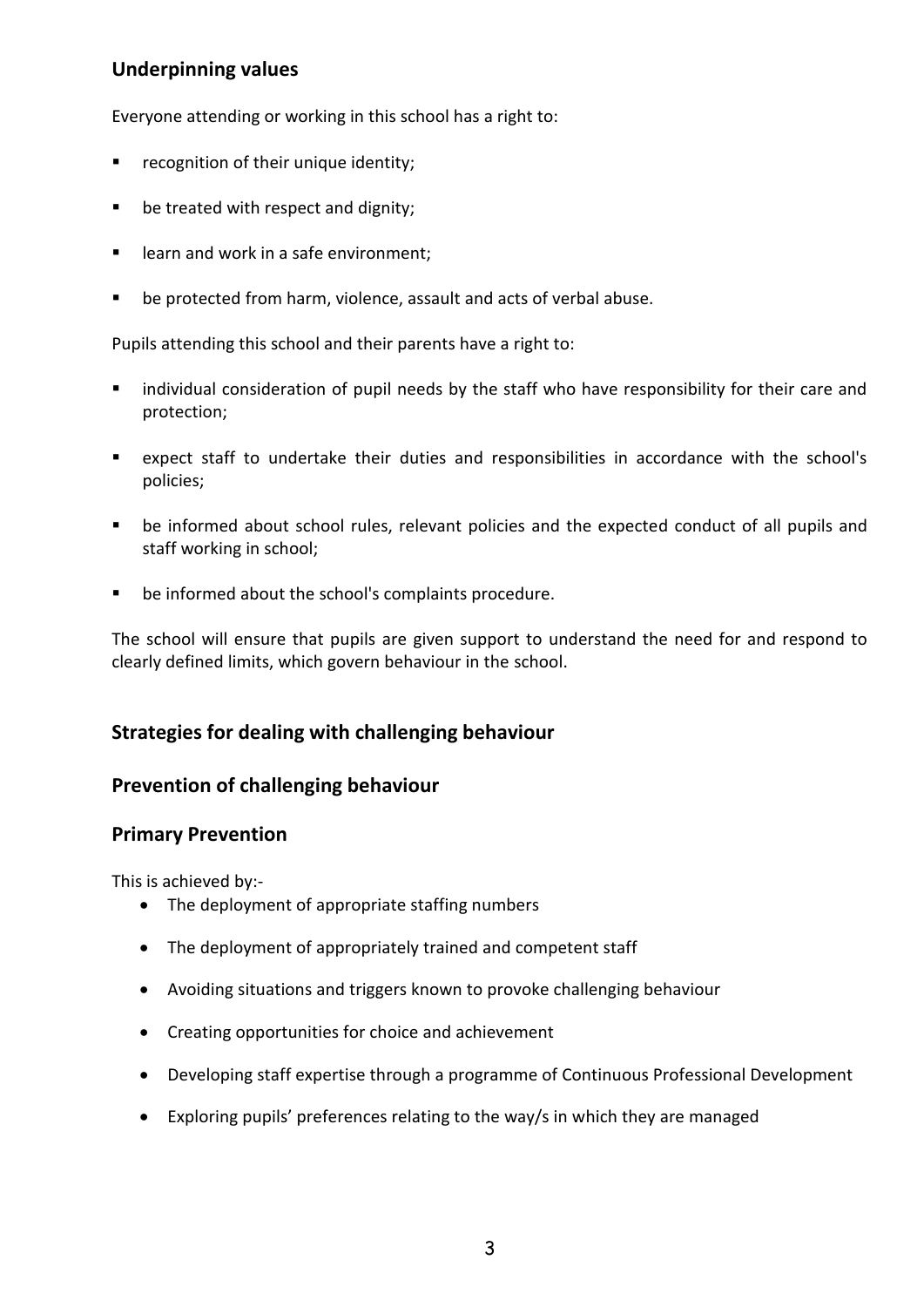# **Secondary Prevention**

This involves the recognition of the early stages of a behavioural sequence that is likely to develop into violence or aggression and employing 'diffusion' techniques to avert any further escalation. At this stage, a Positive Handling Plan (PHP) will be set up to clarify the appropriate application of gradually increasing or decreasing levels of force in response to the particular child/young person's behaviour.

Where there is clear documented evidence that particular sequences of behaviour escalate rapidly into violence, the use of a restrictive physical intervention (RPI) at an early stage in the sequence may, potentially, be justified if it is clear that:

- Primary prevention has not been effective
- The risks associated with **NOT** using an RPI are greater than the risks of using a RPI
- Other appropriate methods, which do not involve RPI, have been tried without success

The school uses Social and Emotional Aspects of Learning (SEAL) approaches to help pupils to learn about feelings and managing conflict, where this is appropriate to their level of development. The school curriculum and ethos promote independence, choice and inclusion and pupils are given maximum opportunity for personal growth and emotional wellbeing.

As endorsed in the school's Behaviour Policy, staff consistently use positive strategies to encourage acceptable behaviour and good order.

Every effort will be made to resolve conflicts positively and without harm to pupils or staff, property, buildings or the environment. Some or all of the following approaches should be taken according to the circumstances of the incident:

- Verbal acknowledgement of unacceptable behaviour with request for the pupil to refrain; (this includes negotiation, care and concern)
- Further verbal reprimand stating:
	- that this is the second request for compliance
	- an explanation of why observed behaviour is unacceptable
	- an explanation of what will happen if the unacceptable behaviour continues
- Warning of intention to intervene physically and that this will cease when the pupil complies, if possible summon assistance from other staff.
- Physical intervention. Reasonable force being used in line with legislation and guidance

Our staff are trained in skills to help them to defuse situations before behaviour becomes challenging and how to de-escalate incidents should they arise.

Reasonable force will only be used when the risks involved in doing so are outweighed by the risks involved in not using force.

#### **The Legal Implications**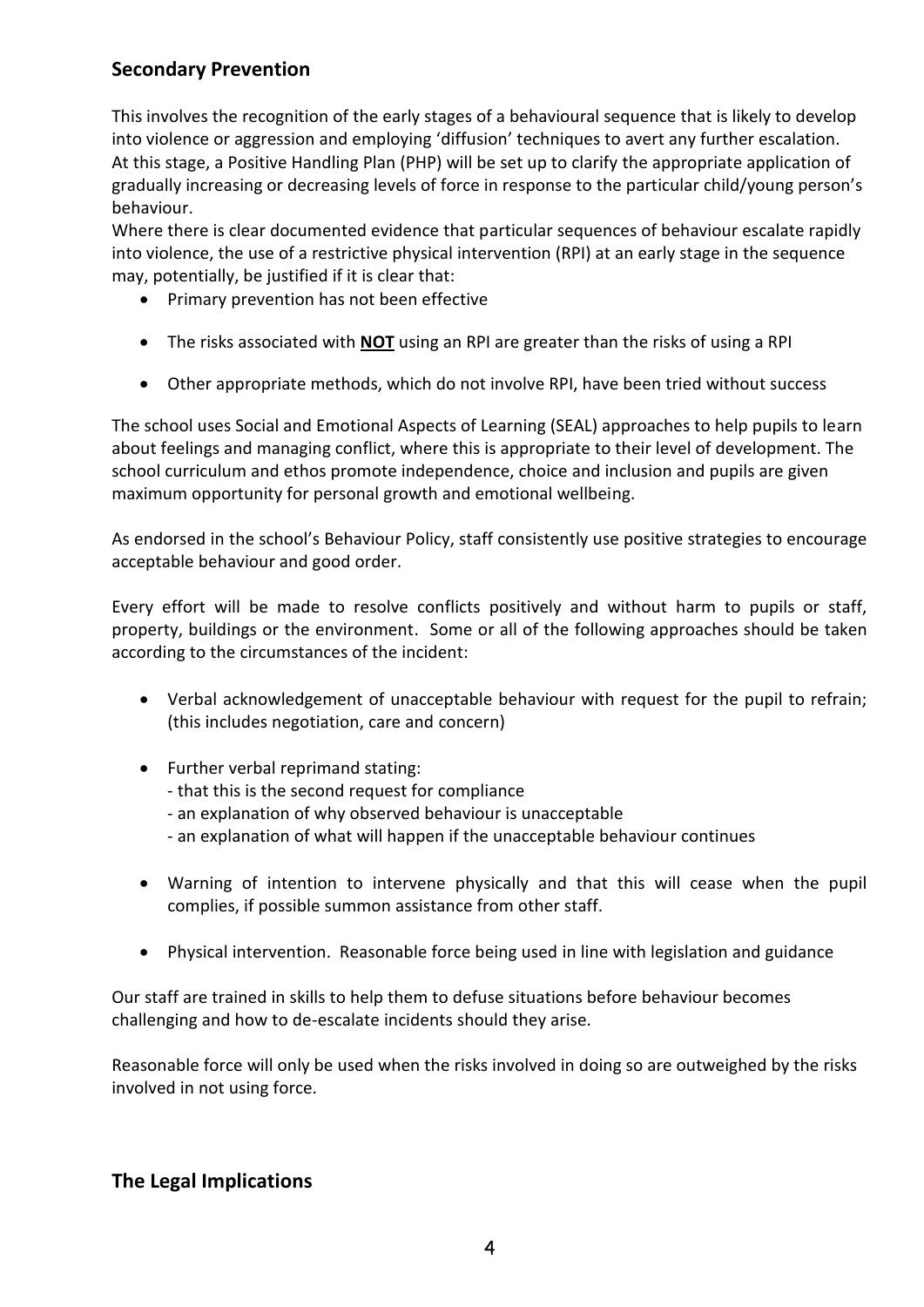# **Duty of Care**

All staff working within the school have a 'Duty of Care' to the children and young people and as such, may face a situation where physical intervention is the only option left available to them, in order to ensure safety. Staff who have a Duty of Care have lawful justification for taking reasonable physical steps to prevent injury to any person, or damage to property. Taking no action which results in a person being injured, could leave a member of staff open to an allegation that they were in neglect of their Duty of Care.

### **The Children's Act**

Staff will always follow the principles enshrined in the above act whereby the safety and wellbeing of the children is paramount. Staff will act in accordance with the 'best interests principle', acting honestly and in good faith to protect what they perceive to be the best interests of the child/children.

#### **Section 93**

Section 93 of the Education and Inspections Act 2006 'The Power of Members of Staff to Use Force' states:

A member of the staff of a school may **use such force as is reasonable** in the circumstances to prevent a pupil from doing, or continuing to do any of the following;

- committing an offence
- injuring themselves or others, or causing damage to property
- compromising the good order or discipline of the school.

This policy allows for the physical restraint of pupils in disciplinary or dangerous situations. This must not include any form of corporal punishment and should be limited to the minimum force absolutely necessary for the minimum amount of time.

Examples of situations where the guidance could apply:

- $\blacksquare$  when a pupil attacks a member of staff;
- when a pupil attacks another pupil;
- when a pupil is engaged in, or is on the verge of committing, deliberate damage or vandalism;
- when a pupil is causing, or at risk of causing, injury or damage by accident, by rough play, or by misuse of dangerous materials or objects (for example, in the lab or on the sports field)
- $\blacksquare$  when a pupil at risk absconds from class or tries to leave the school;
- when a pupil persistently refuses to obey an order to leave a classroom;
- when a pupil is seriously disrupting a lesson.

It is the policy of the school that only in exceptional circumstances may physical restraint be used by an adult working within the school, and that our policy in this regard be made known to staff, governors, parents and pupils and that clear contingencies are known to all.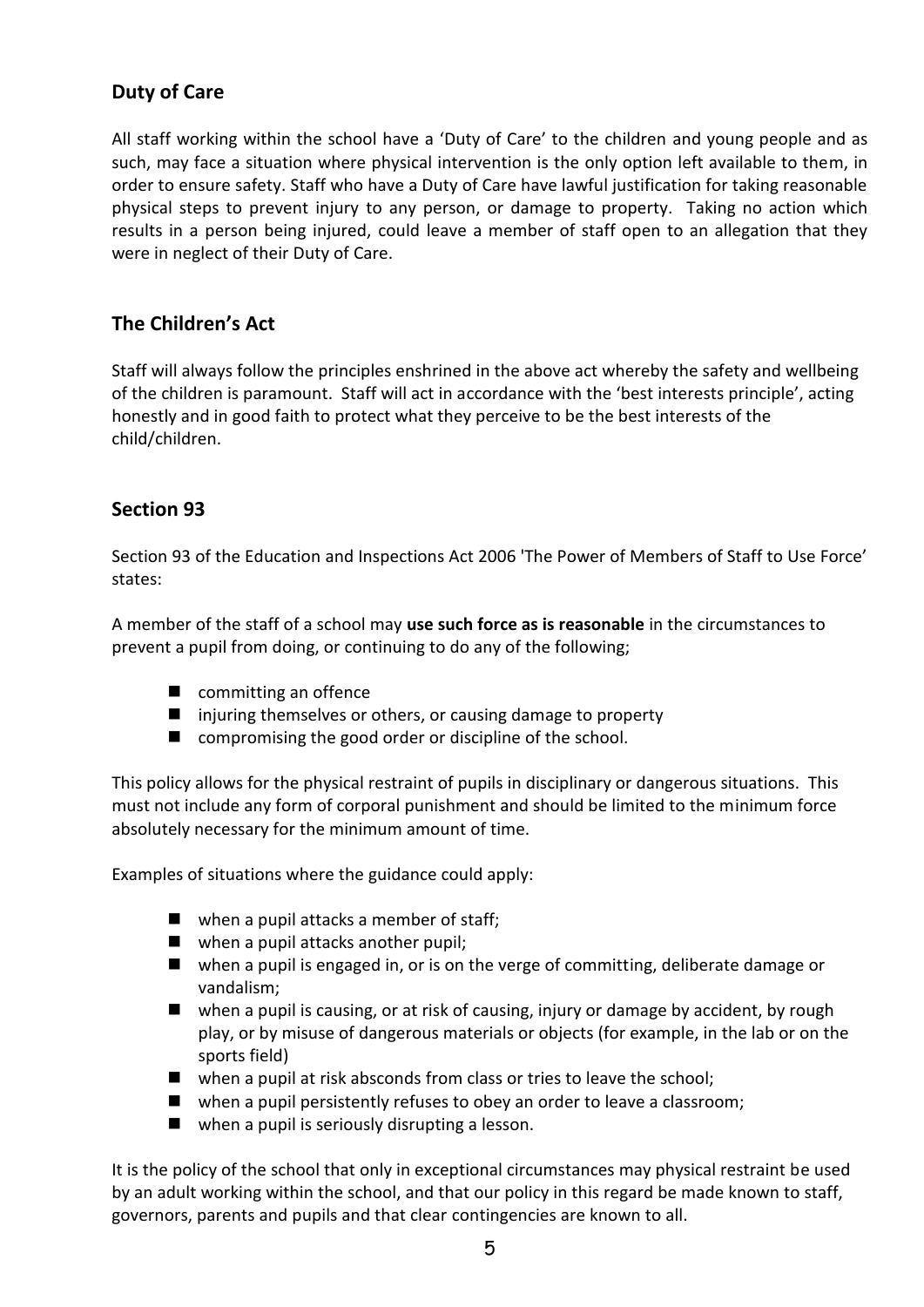# **The Application of Force**

The application of any form of physical control inevitably carries an attached risk of unintended harm and this places staff and the school at risk of potential litigation. It can only be justified according to the circumstances described in this policy. Staff, therefore, have a responsibility to follow this policy and to seek alternative strategies wherever possible in order to prevent the need for physical intervention. Staff need to be aware that they are responsible for:

- assessing risks (dynamic risk assessment) related to individual circumstances which may arise in the course of their day-to-day duties and
- making judgements about when the use of force is necessary and the degree of force which may be regarded as necessary to manage a situation.

Staff need to be aware that they are required to justify their decisions in writing through the recording and reporting procedures outlined later in this document.

When circumstances justify, staff **AS A LAST RESORT**, may:-

- **n** physically interpose between pupils
- $\blacksquare$  block a pupil's path
- hold a pupil in a controlled manner
- use escorting techniques in a controlled manner
- in extreme circumstances, use more restrictive holds

Staff's response to an incident should seek to employ a gradually increasing or decreasing level of force in response to the child/young person's behaviour as set out in the child's PHP. If possible, the use of restraint needs a second adult present to assist with and/or witness the incident. Staff must be aware of DFE recommendations as set out in the guidance document, and not hold pupils in such a way that they may be injured or prevented from breathing.

During any incident involving the use of force, staff are expected to continue to use all available verbal and non-verbal support and de-escalation strategies to defuse difficult situations.

#### **Reasonable Force**

There is no legal definition of 'reasonable force'. It will always depend upon the circumstances of each individual case.

#### **THE USE OF ANY DEGREE OF FORCE IS UNLAWFUL IF THE PARTICULAR CIRCUMSTANCES DO NOT WARRANT THE USE OF PHYSICAL FORCE.**

The degree of force employed must be in proportion to the circumstances of the incident and must be the minimum needed to achieve the desired result.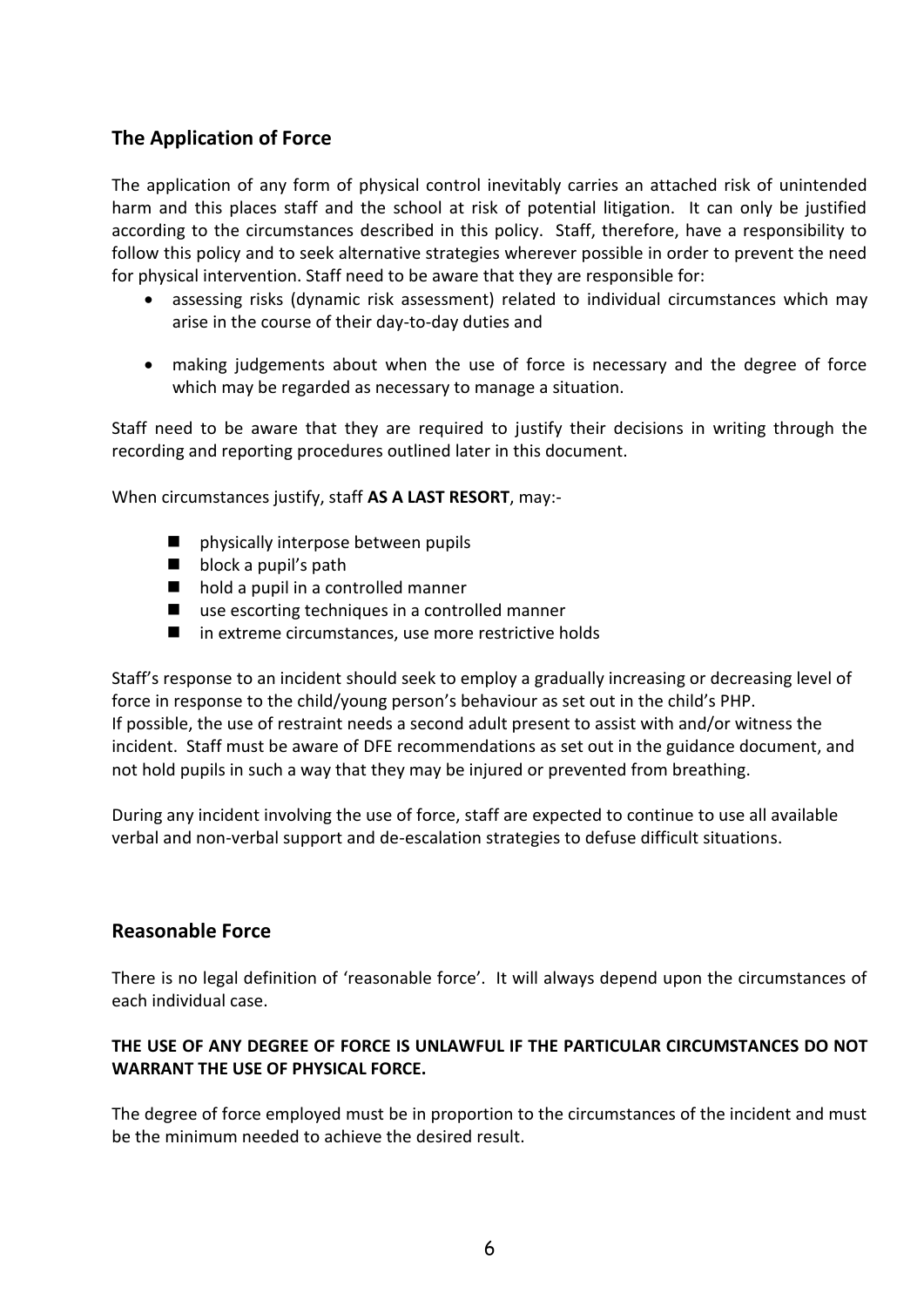Whether the degree of force used is reasonable will also be determined by the child's age; gender; stature; medical history; level of physical, emotional and intellectual development; special needs; and social context.

# **Definitions of Positive Handling**

Positive Handling describes a broad spectrum of risk reduction strategies. Positive handling is a holistic approach involving policy, guidance, management of the environment, and deployment of staff. It also involves personal behaviour, diversion, diffusion, and de-escalation. Positive Handling Plans (PHPs) are a plan for the positive management of pupils' challenging behaviour. They are based on a risk assessment and identify positive prevention strategies and how a pupil may need to be supported in a crisis.

 Physical intervention - the use of any physical handling technique that has the child or young person's

compliance. (e.g. prompting, shepherding)

 Restrictive physical intervention (RPI), Restraint - the positive application of force in order to overcome

 rigorous resistance, completely directing and controlling a person's free movement.

(i.e. the child or young person is no longer compliant)

A **planned intervention** is one that is described/outlined in the pupil's PHP. This should cover most interventions, as possible scenarios will be identified and planned for when the PHP is drawn up. These interventions may include the use of Team -Teach physical intervention techniques.

An **emergency physical intervention** may be necessary if a situation arises that was not foreseen or is uncharacteristic of the pupil. Members of staff retain their Duty of Care to pupils and any response, even in an emergency, must be proportionate to the circumstances. Staff should use the minimum force necessary to prevent injury and maintain safety, consistent with the training that they have received. Following any such incident, a PHP will be devised (or the existing plan updated) to support effective responses to any such situations which may arise in the future.

# **Positive Handling Plans (PHPs)**

Where behavioural records and/or risk assessment identifies a need for a planned approach, PHPs are written for individual children and where possible, these will be designed through multi-agency collaboration in conjunction with the child and their parent/carer. With parental consent, these plans may be shared with other agencies/services supporting the child to facilitate consistency of approach so far as is possible.

Where a PHP is required, a meeting will take place between the school, the child, their parent/carer and any other stakeholder/service where appropriate, to set out a written plan that will identify the key drivers and trigger points for a child's behaviour and a gradual and graded system of staff response which may include the application of gradually increasing or decreasing levels of force in response to the child/young person's behaviour*.* The purpose of a PHP is to provide all staff with the necessary information to deal with behaviour effectively and consistently,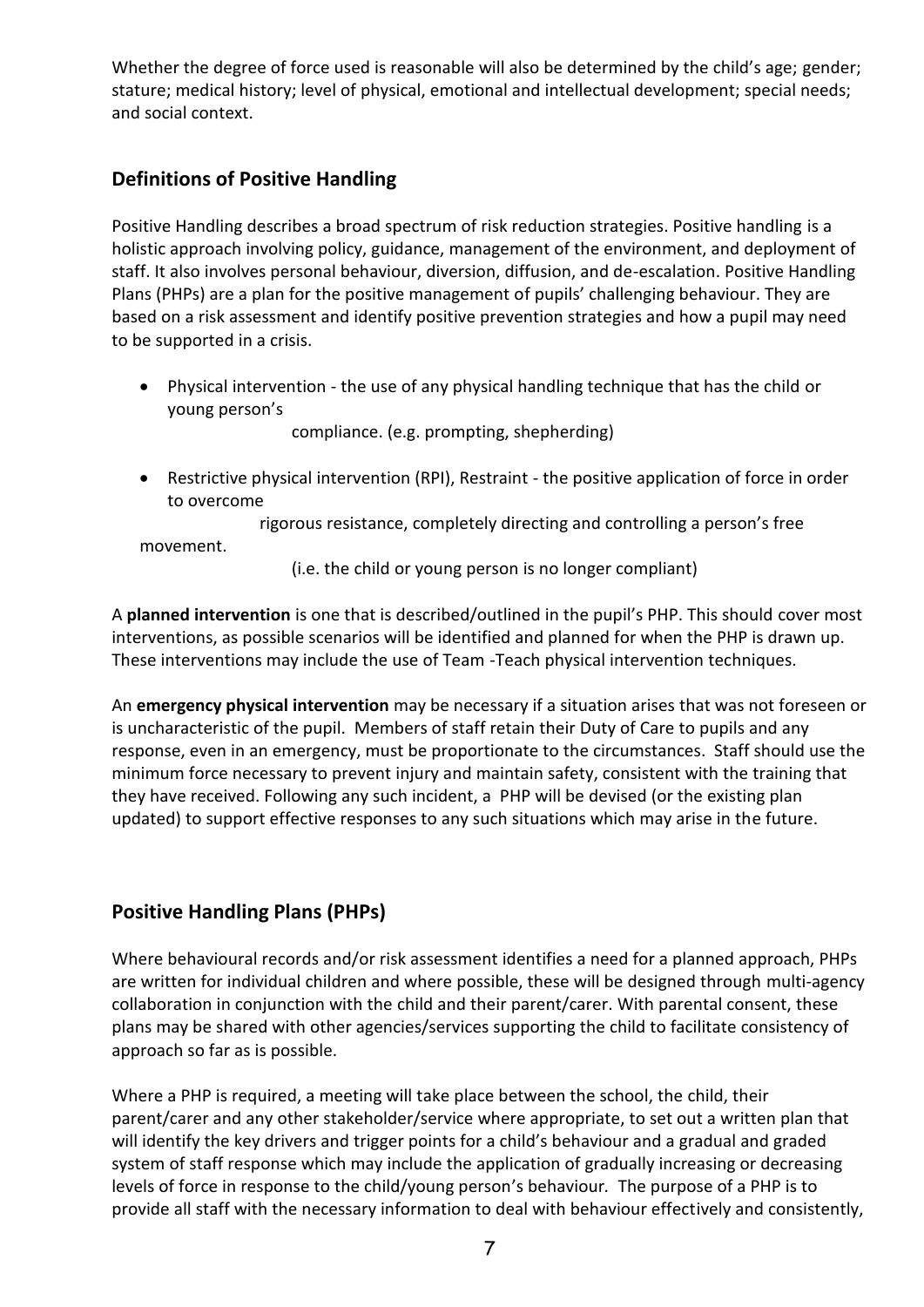avoiding the need for any physical intervention. The plans do need to cover this however, in the event that all else has failed.

Any techniques used will take account of a young person's;

- age
- gender
- level of physical, emotional and intellectual development
- special needs
- social context

# **Personal Safety**

There may be times when a member of staff may need to defend themselves from a physical assault or 'break away' from a child who has taken hold of them. It is acknowledged that with some disengagement techniques pupils may encounter some minimal discomfort when appropriate release techniques are used. However, this is very brief, transient and poses less of a risk than the behaviour they are employed in response to, eg biting.

All staff will be given input on key skills and principles regarding personal safety and self-defence, as part of their ongoing training.

# **Seclusion, time out and withdrawal**

**Time out:** This involves restricting a child's access to positive reinforcements as part of the PHP, in a room or area which they may freely leave. It is a specific behaviour management technique and does not necessarily literally mean time spent out of the class/group, but rather refers to a withdrawal of attention and/or things they find rewarding (it could be as simple as turning away from a child who is attention seeking, or positioning a child away from the class/group). This withdrawal of attention could also be achieved by sending a pupil to another class/group or a quiet area.

**Withdrawal:** which involves removing the child from a situation which causes anxiety or distress to a location where they can be continuously observed and supported until they are ready to resume their usual activities. This can mean removing a child from the class/group to allow them time to calm down or to prevent a situation from escalating. They may need time away from staff and pupils (either on their own or in another class/group) in order to break the cycle/pattern of their behaviour or to reduce their level of anxiety/distress. This "quiet time" could be time in the playground, a quiet room, or sitting in an office supervised by a member of the leadership team.

**Seclusion:** where an adult or child is forced to spend time alone against their will in a locked room or room which they cannot leave. Seclusion could be deemed to be a breach of a person's human rights unless sanctioned by a lawful order, or unless used in an emergency situation where there is significant risk of harm. This strategy will only ever be used in exceptional circumstances where the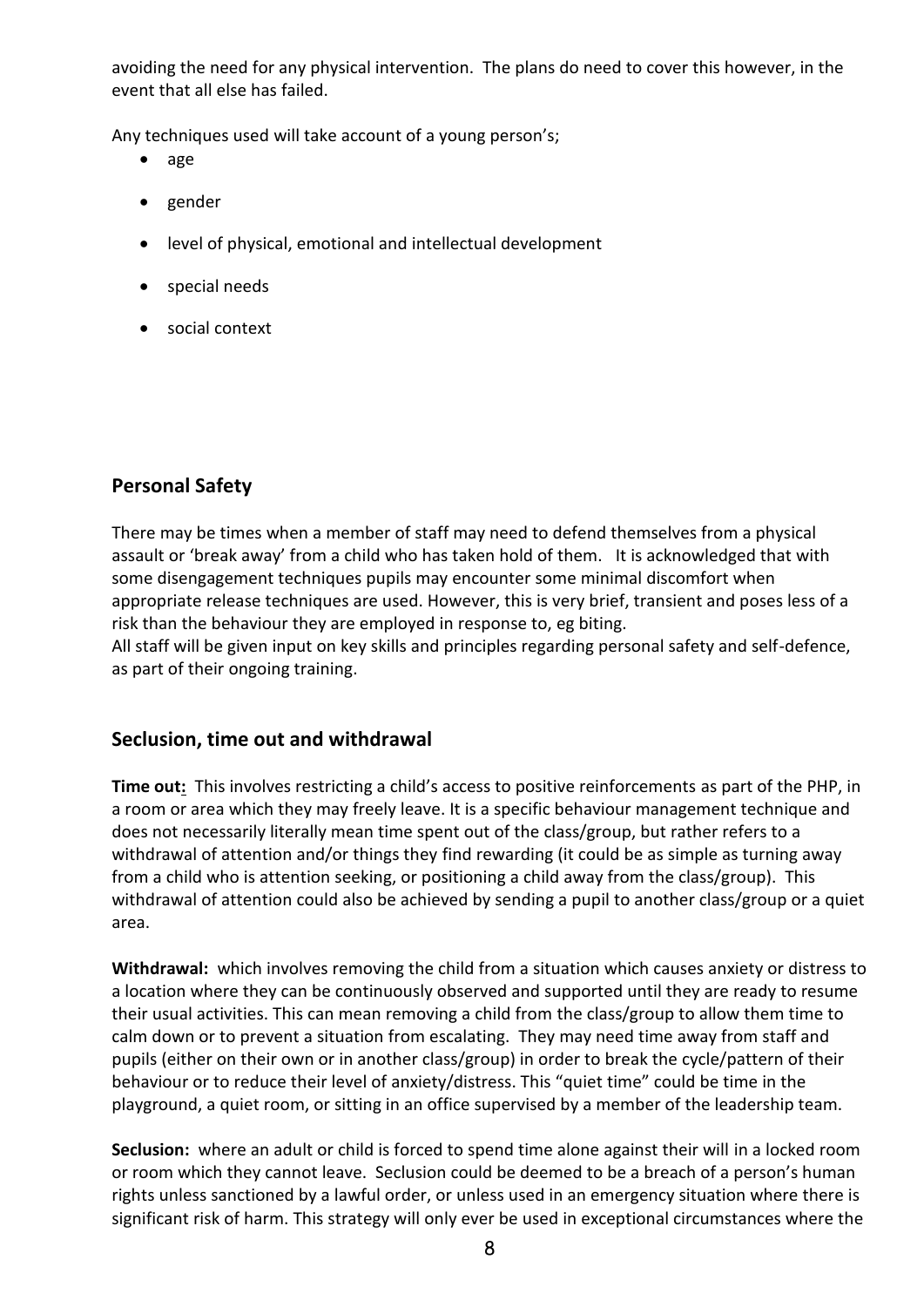risks involved with its use are outweighed by the risks that are presented, that is as a necessary and proportionate response to risk. Any child left alone in a room that they are unable to exit willingly, must be continually monitored by a member of staff. The use of seclusion must be recorded and be followed up as per any other form of RPI.

#### **Restrictive Physical Interventions and Risk Assessment**

Both challenging behaviour and RPIs will involve a risk – to both staff and pupils. A risk assessment aims to balance these risks. The aim of the individual pupil's PHP and of this policy is to reduce the risks associated with pupils' challenging behaviour as far as is reasonably practicable – the risks that are associated with the behaviour itself and the risk of managing that behaviour. The risks of employing an intervention should be lower than the risks of not doing so.

Pupils whose challenging behaviour may pose a risk to staff or pupils will be the subject of an Individual Pupil Risk Assessment (IPRA) and will have a PHP drawn up as a result of this. These will be shared with all staff and stored on CPOMS.

All staff authorised to use physical intervention with pupils receive training in Team-Teach techniques and receive information about the risk to pupils of positional asphyxia. There are very clear protocols delivered during training to minimise the possibility of this and to ensure that appropriate safeguards are implemented.

### **Responsibility of Staff**

The Education and Inspections Act authorises all staff at the school to use reasonable force to control or restrain pupils. The Head Teacher will ensure that all staff are aware of, and understand, what the authorisation entails.

Where a pupil is recognised as likely to behave in ways which may require physical control, staff should initiate the production of IPRAs and PHPs. This plan will be drawn up in conjunction with the SEN co-ordinator and shared with all pertinent staff at the school. The plan will also be made available and discussed with the child, their parent(s), carer(s), families and other relevant stakeholders.

Pupils' PHPs are Safe Systems of Work under Health and Safety Regulations. As such it is imperative that these plans are followed and implemented by all members of staff.

Any force used must be appropriate in the sense that a "reasonable adult" should think it suitably addresses the tariff level of challenging behaviour. It should always be the last resort and in no circumstances be used in anger and/or to inflict pain.

Adults must avoid putting themselves into physical danger. If self-defence is necessary then the minimum force must be used.

Under the Health and Safety at Work Act 1974, employees have a responsibility to report any circumstances which give rise to an increased risk to their Health and Safety. Staff who have, or acquire, permanently or temporarily, any medical condition that may impact on their ability to carry out pupils' PHPs have a duty to report these to the Headteacher immediately, as there may be an impact on their own safety and that of colleagues and/or pupils.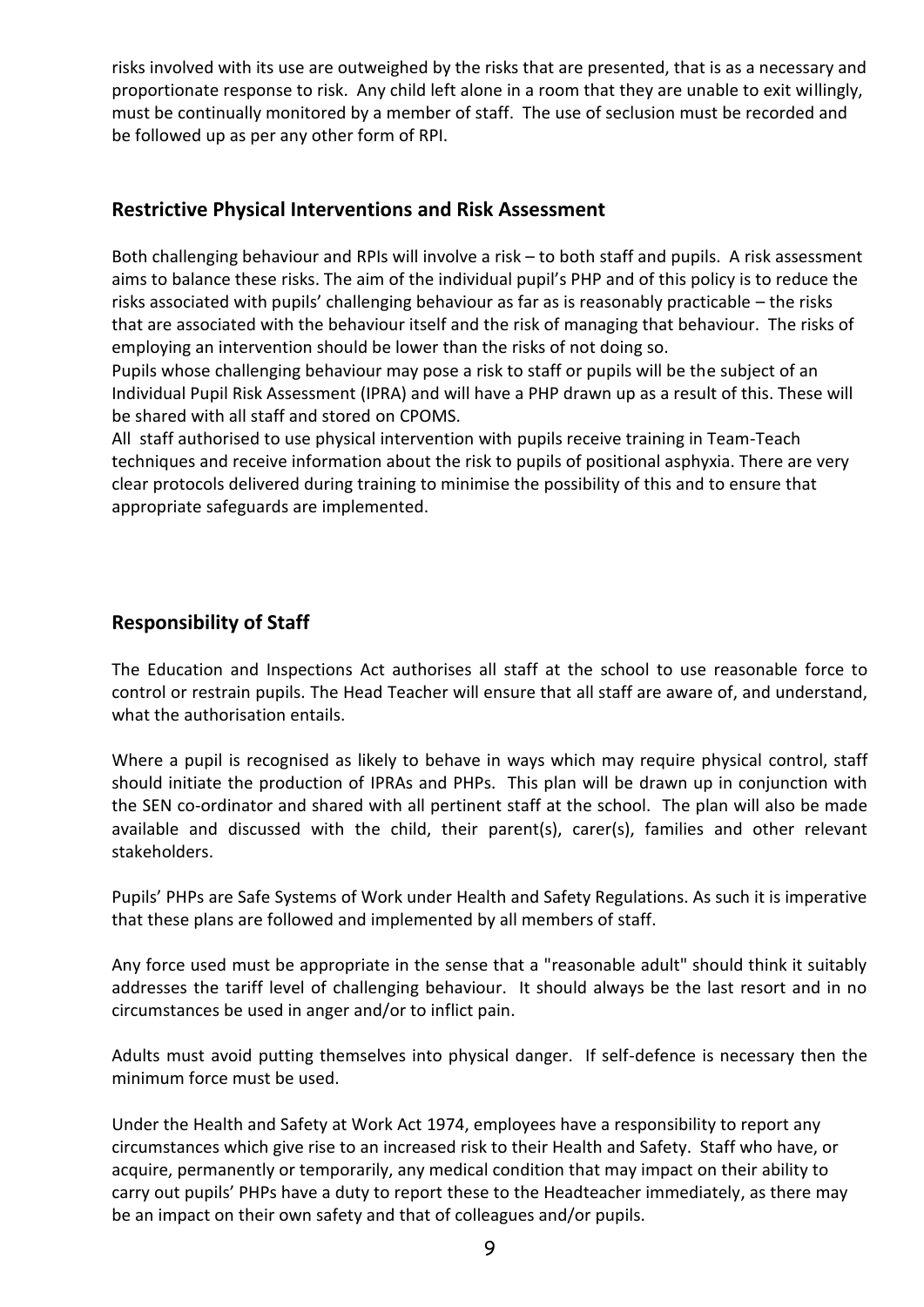# **Training Issues**

Training on managing behaviour at some level will be available for **all** staff at Greenmount Primary School. For some staff this is enhanced by Team-Teach training in the use of positive handling and it is the responsibility of the Headteacher to ensure this training is kept up to date. No member of staff will be expected to use Team-Teach techniques without appropriate training. Arrangements for training will be made clear as part of the induction of staff and training will be provided as part of on-going staff development.

### **Action and support after an incident**

### **De-brief (Learning from an incident)**

It is essential to 'debrief' as soon as possible after the incident (child/young person and staff member(s) involved), however all persons involved will require a short period of time to allow heightened emotions to dissipate before engaging in this process.

At Greenmount Primary School we will endeavour to follow this procedure.

- $\bullet$  ISOLATE we will ensure the person is somewhere quiet and calm;
- EXPLORE we will allow the person to tell us what has happened first;
- SHARE we will then give our (or other's) perspective of a situation;
- CONNECT through careful questioning, we will connect the behaviour to the drivers, ie, we will seek to discover not just *what* happened, but *why* it happened;
- ALTERNATIVES we will explore alternative ways that a situation could have been dealt with;
- PLAN we will ensure that plans are put in place (or reviewed if a PHP already exsists) to help us deal with any future incidents;
- ENTER (RE) we will consider the emotional wellbeing of the person and how best to reengage them back to their normal working environment.

The Head Teacher will ensure that each incident is reviewed and investigated further as required. If further action is required in relation to a member of staff or a pupil, this will be pursued through the appropriate procedure:

- Review of Individual Behaviour Plan (IBP) and/or PHP
- Child Protection Procedure (this may involve investigations by Police and/or Social Services)
- **Staff or Pupil Disciplinary Procedure**
- **School Behaviour Policy**
- Exclusions Procedure in the case of violence or assault against a member of staff

The member of staff will be kept informed of any action taken.

In the case of any action concerning a member of staff, he/she will be advised to seek advice from his/her professional association/union.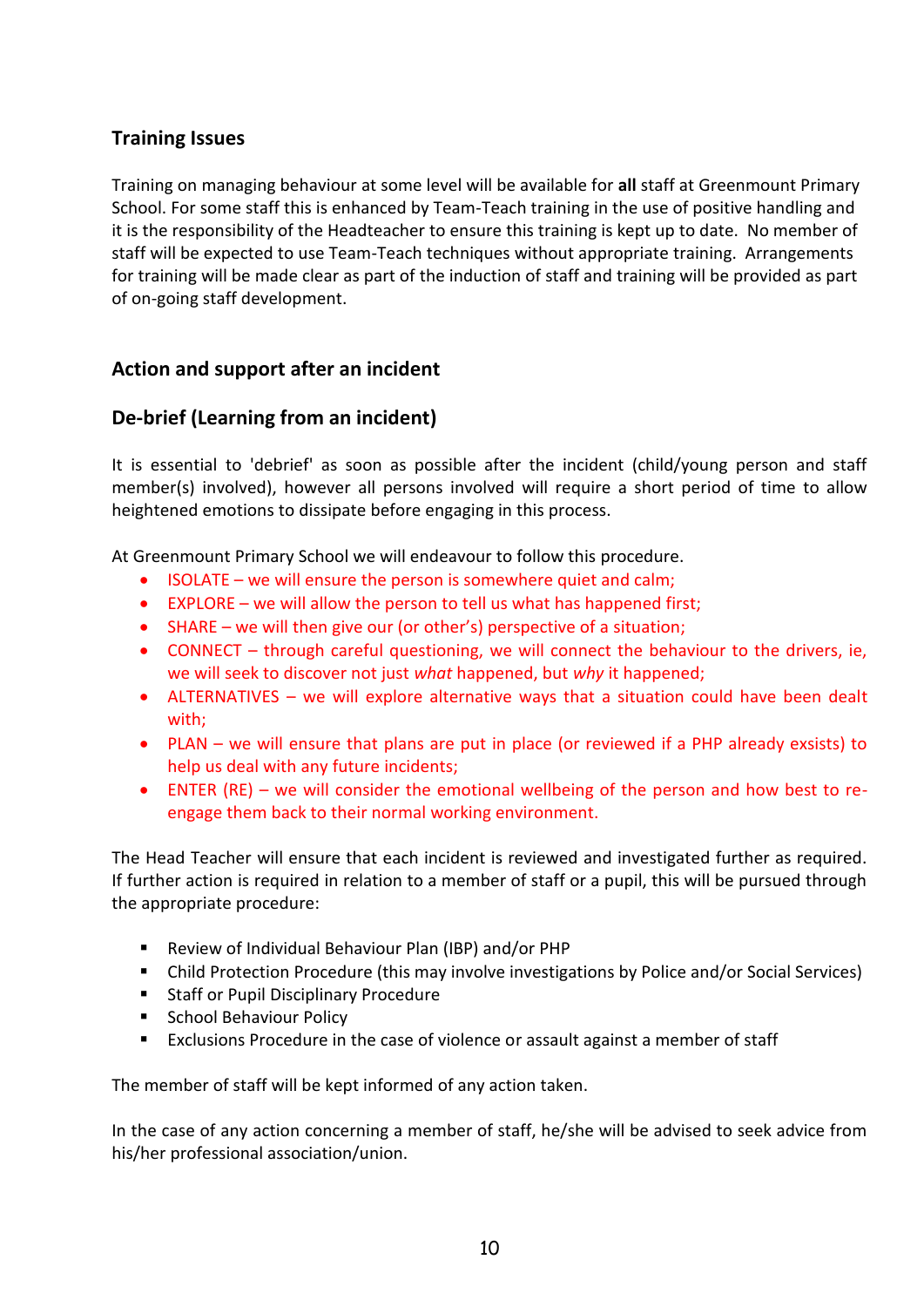### **Recording and Reporting of Incidents**

If a restrictive physical intervention is used on a pupil the Headteacher must be notified at once. The name of the pupil will then be recorded in the appropriate school document, along with the time, circumstances, witnesses, details of any injury sustained and the pupil's responses. The parent(s)/carer(s) of the child will be notified as soon as possible via a telephone call or face to face and be given the opportunity to discuss the incident. Information about SENDIASS who can give impartial support and advice to parents.

**The Record of the use of reasonable force** documentation will be completed as soon as possible after the incident (within 24 hours), normally prior to staff going off duty and be signed by all staff involved and the Headteacher.

All incidents involving a pupil being taken to the ground and held in Team Teach (TT) Front Ground Recovery, TT Back Ground Recovery or TT Shield Ground Recovery, involving a pupil being held prone or supine on the ground must be reported to the Principal Adviser for Care and Control, Health Safety and Wellbeing Team, Leeds City Council.

#### **Monitoring incidents**

Whenever a member of staff has occasion to use reasonable force, this will always be recorded and documented following agreed procedures. Monitoring of incidents will help to ensure that staff are following the correct procedures and will alert the Head teacher to the needs of any pupil(s) whose behaviour may require the use of reasonable force.

Monitoring of incidents will take place on a regular basis and the results used to inform planning to meet individual pupil and school needs.

# **Staff from the Local Authority working within the school**

Support Services will have their own policies for care and control of pupils. When working within school it is the Head Teacher's responsibility to ensure that colleagues from any support service are aware of school policy and practice.

# **Involvement of children, parent(s)/carer(s), families and other relevant stakeholders**

As stated throughout this policy, children, their parent(s)/carer(s), families and other relevant stakeholders will be involved at every stage when planning and implementing care and control protocols at Greenmount Primary School.

They will be invited to take part in;

- the IPRA and PHP processes
- reviewing progress and the effectiveness of any plans put in place
- any reviews or changes that need to be made to IPRAs and/or PHPs